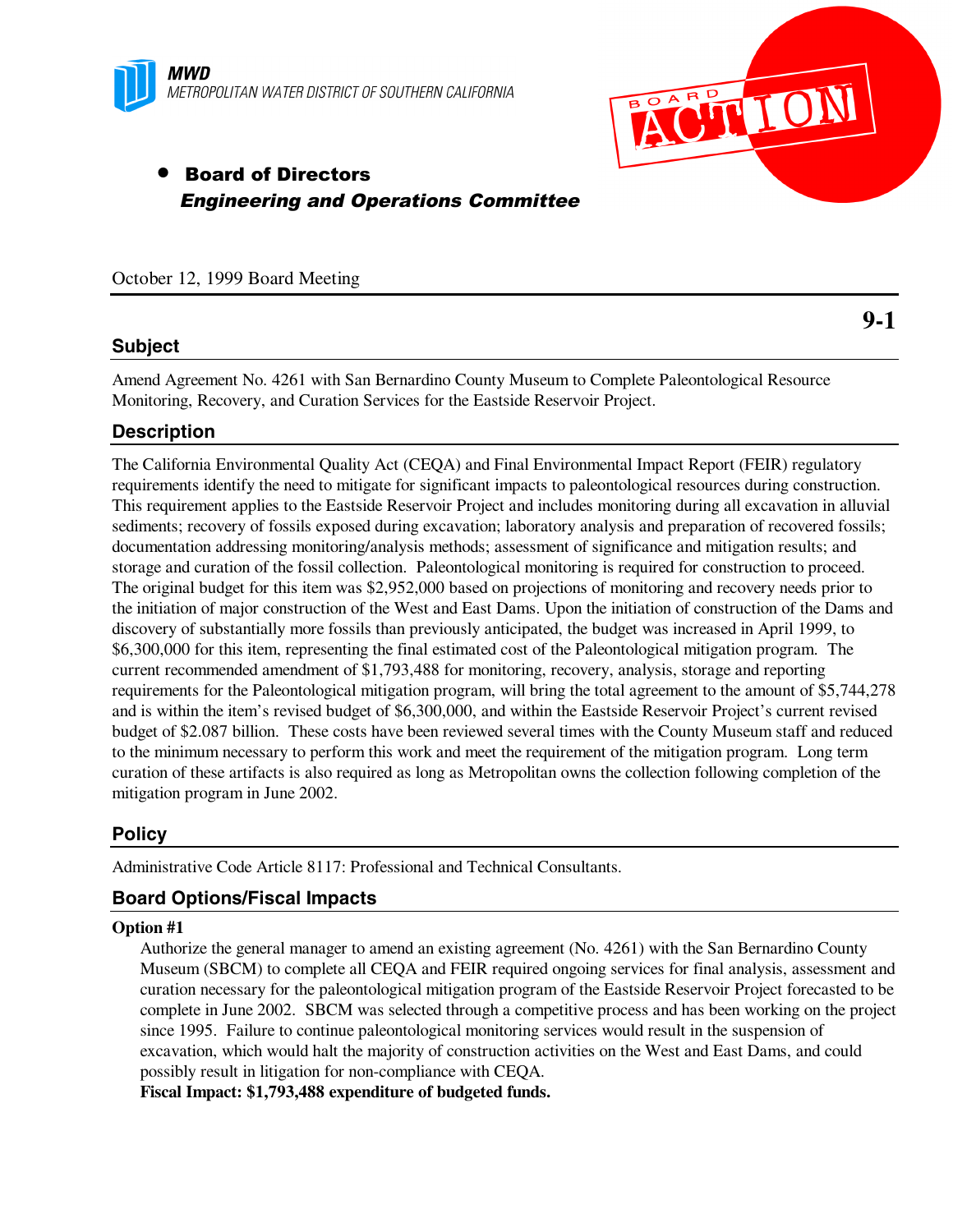#### **Option #2**

Reissue Request for Proposal - Metropolitan could reinitiate the selection process for consultants to provide paleontological mitigation services. However, a competitive process was used in the original selection of the San Bernardino County Museum (Request for Proposal No. 075), and reinitiating the process would result in increased administrative costs and substantial schedule impact. SBMC, through approximately four years of on-site monitoring and recovery services, has developed extensive knowledge and expertise required for completion of this work.

**Fiscal Impact: This option may or may not result in cost less than \$1,753,488. Administrative costs would increase.**

### **Staff Recommendation**

**Option #1:** Authorize the general manager to amend an existing agreement with the San Bernardino County Museum to complete ongoing services needed for paleontological mitigation of the Eastside Reservoir Project. This would amend the agreement by an additional \$1,793,488 from a current value of \$3,950,790 to a total agreement amount of \$5,744,278.

> *Roy L. Wolfe Acting Manager, Corporate Resources*

*Date*

**Attachment 1 - Background Information**

*General Manager Date*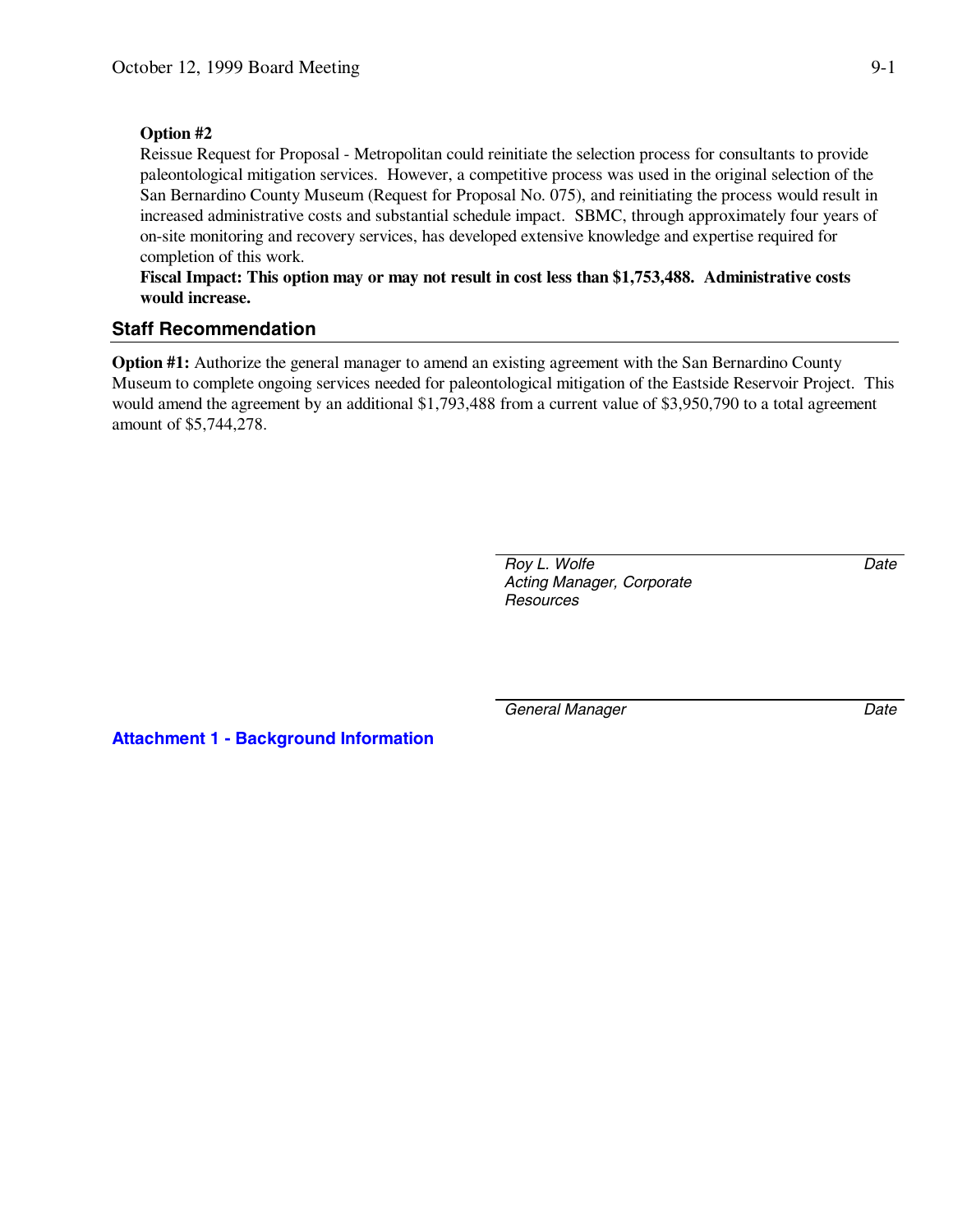### **Background**

Agreement No. 4261 provides for paleontological monitoring, recovery, and curation services required by the California Environmental Quality Act (CEQA) and the Eastside Reservoir Project (ESRP) Final Environmental Impact Report (FEIR). The CEQA and the FEIR require that Metropolitan provide mitigation for significant impacts to paleontological resources during construction. This includes monitoring during all excavation in alluvial sediments; recovery of fossils exposed during excavation; laboratory analysis and preparation of recovered fossils; documentation addressing monitoring/analysis methods; assessment of significance and mitigation results, and storage (curation) of the fossil collection during this process. A critical aspect of this work is the curation of these fossils, which is currently being performed at the San Bernardino County Museum during ESRP construction. Long term curation of these artifacts is also required as long as Metropolitan owns the collection following completion of the mitigation program in June 2002.

Professional paleontologists from the San Bernardino County Museum (SBCM) are currently providing these services with one full-time monitoring crew (2 monitors) for each major excavation area (West Dam and East Dam) for each construction shift (20 hours per day, 6 days per week), and full-time and part-time professional and technical staff in the laboratory. Monitoring and fossil recovery are required to continue for the duration of excavation activities, which are currently scheduled to be completed for the East and West Dams by December 1999. The cost estimates in the amendment for these activities assume that fossils will continue to be recovered at the same rate as in past excavations.

Following monitoring and recovery, the tasks of fossil preparation, laboratory analysis, and reporting must be completed as the final components of the mitigation program. A substantial level of work remains to be completed to satisfy this requirement, and these tasks are projected to continue through June 2002. For example, fossils that have been recovered from the site must have plaster jackets removed in preparation for required analysis and storage. Further laboratory analysis is preformed at that time in accordance with prescribed regulatory standards.

Metropolitan and SBCM personnel have carefully reviewed construction schedules, the rate of fossil recovery associated with past excavation activity, and the current and projected status of the collection in order to establish funding needs to complete mitigation requirements. The detailed analysis considered the number of hours required for each task, broken down for each employee in each labor category for each year of the amendment. Based on that analysis, the amount requested to complete each task represents the minimum amount needed to complete necessary mitigation tasks.

In addition to required mitigation tasks, this amendment requests funding for Museum personnel to continue to assist in Metropolitan's public outreach programs. While public outreach (which consists of presentations, tours, and speaking engagements to worthwhile community organizations) is not a critical mitigation task, dissemination of mitigation information to the public has been highly beneficial to the Project and to Metropolitan, and has fulfilled the intent of CEQA to provide some measure of public access to mitigation-related information. The total amount requested for public outreach through June 2002, is \$30,250 and is included in the current recommended amendment of \$1,793,488.

For each year since 1995, your Board has been presented with a request to amend Agreement No. 4261 to provide paleontological mitigation services for the following year; and you have been advised that each amendment amount would be based on projections of construction activity for that year. This fourth amendment is expected to be the final amendment to be requested to complete all remaining monitoring, recovery, analysis, and reporting requirements for the paleontological mitigation program, through June 2002. No additional scope beyond this amendment will be required to satisfy the regulatory requirement of CEQA and the FEIR for construction related mitigation.